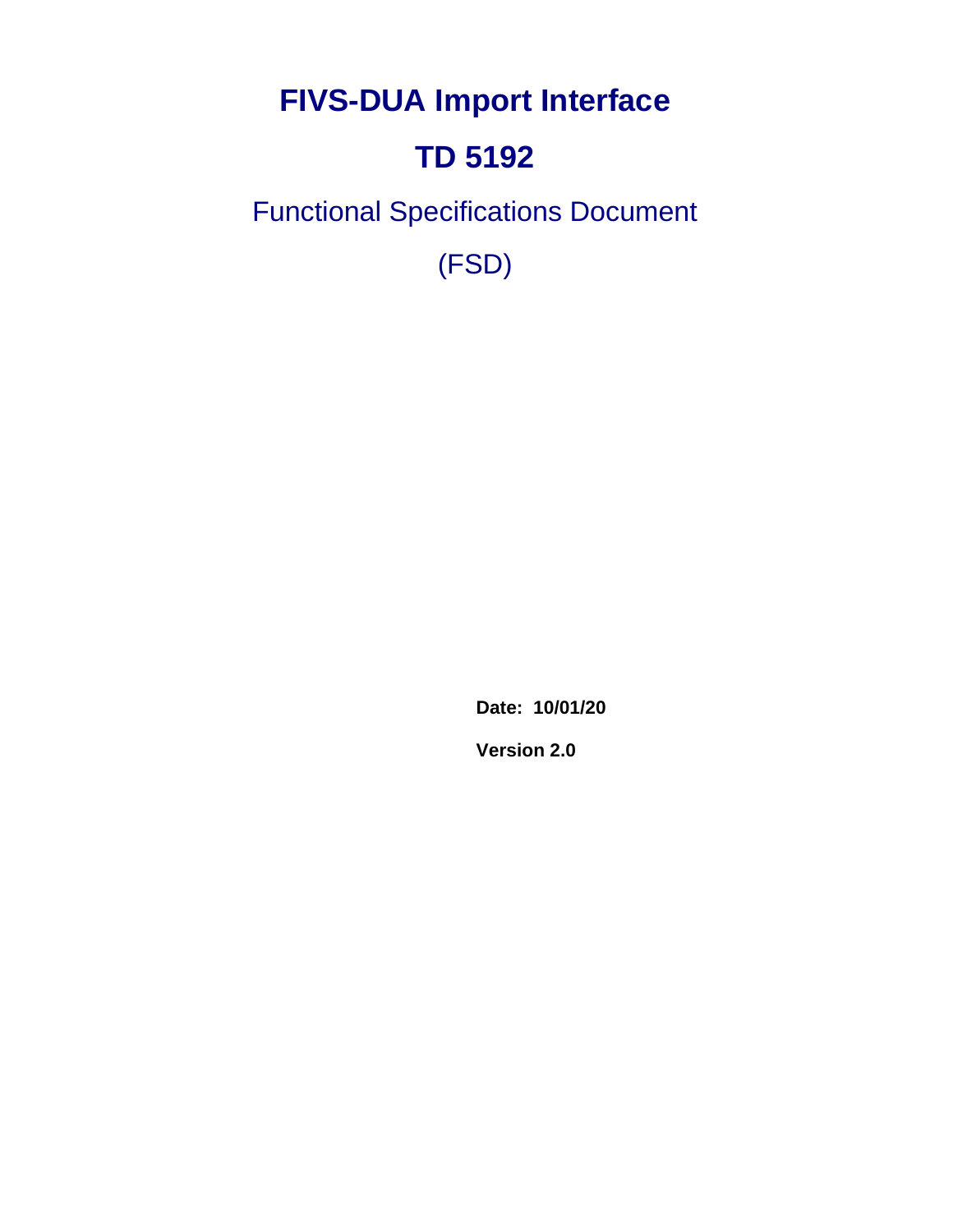#### **Table of Contents**

| 1.0 | <b>Document Control</b>     | 3 |
|-----|-----------------------------|---|
| 2.0 | <b>Introduction</b>         | 3 |
| 3.0 | Daily file from FIVS to DUA | 3 |
| 4.0 | <b>Business Rules</b>       | 4 |
| 5.0 | <b>File Layout</b>          | 5 |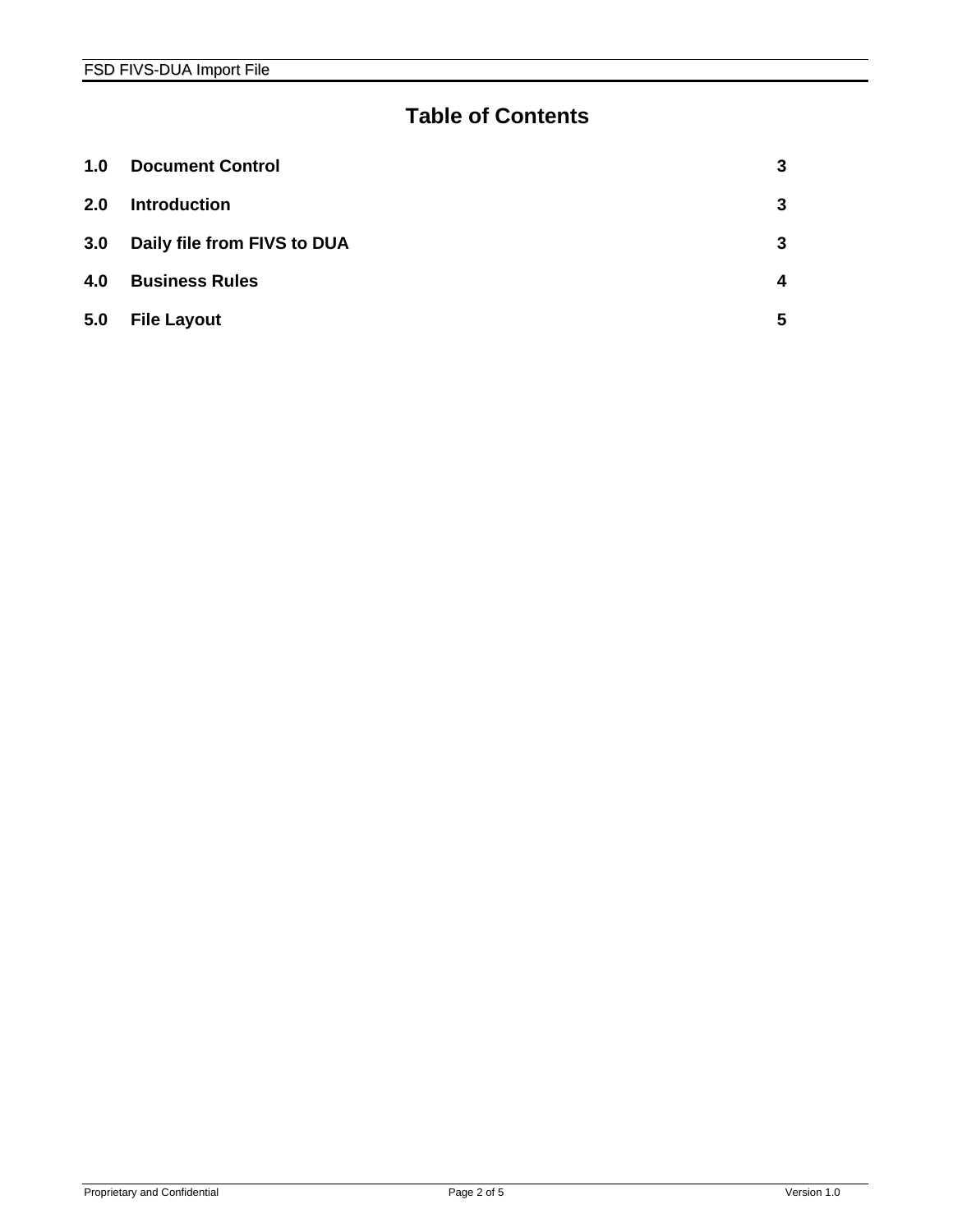### <span id="page-2-0"></span>**1.0 Document Control**

| Version | Details of Change                      | <b>Changed Sections</b> | Author          | Date     |
|---------|----------------------------------------|-------------------------|-----------------|----------|
| 1.0     | Initiate Document                      |                         | Karen O'Donnell | 10/01/20 |
| 1.5     | <b>Update Business</b><br><b>Rules</b> | 4.0                     | Karen O'Donnell | 10/07/20 |
| 2.0     | <b>Update Business</b><br>rules        | 4.0                     | Karen O'Donnell | 10/26/20 |
|         |                                        |                         |                 |          |

#### <span id="page-2-1"></span>**2.0 Introduction**

DUA will send to the FIVS system a list of all current claims and then on a daily basis new and reopen claims as well as any claimants with specific changed information.

FIVS will do the fraud analysis and on a daily basis send information back to DUA either a pass, fail or id issue needed status. Depending on the current state of the claimant and/or claim different actions related to possible fraud activity can be accomplished.

| <b>Summary Information</b>                   |                                                                                                                                    |  |  |  |  |
|----------------------------------------------|------------------------------------------------------------------------------------------------------------------------------------|--|--|--|--|
| Name                                         | Daily Import from FIVS                                                                                                             |  |  |  |  |
| Purpose                                      | Daily file is provided from the FIVS system with different 'Action/Status' codes.<br>Each code is handled differently in UI Online |  |  |  |  |
| Trigger                                      | Data is sent daily                                                                                                                 |  |  |  |  |
| <b>Pre-Conditions</b>                        | File is sent by the FIVS system                                                                                                    |  |  |  |  |
| <b>Post Conditions</b>                       | The file has been successfully received and UI Online updated accordingly                                                          |  |  |  |  |
| Frequency                                    | Daily                                                                                                                              |  |  |  |  |
| Real time                                    | N <sub>o</sub>                                                                                                                     |  |  |  |  |
| Directional                                  | Uni-directional from FIVS system to DUA                                                                                            |  |  |  |  |
| Type of data<br>exchanged                    | .csv                                                                                                                               |  |  |  |  |
| Name of External<br>Organization<br>(if any) | <b>FIVS</b>                                                                                                                        |  |  |  |  |
| Name of the<br>input file                    | FIVS_DUA_Import_ <date>.csv</date>                                                                                                 |  |  |  |  |

#### <span id="page-2-2"></span>**3.0 Daily file from FIVS to DUA**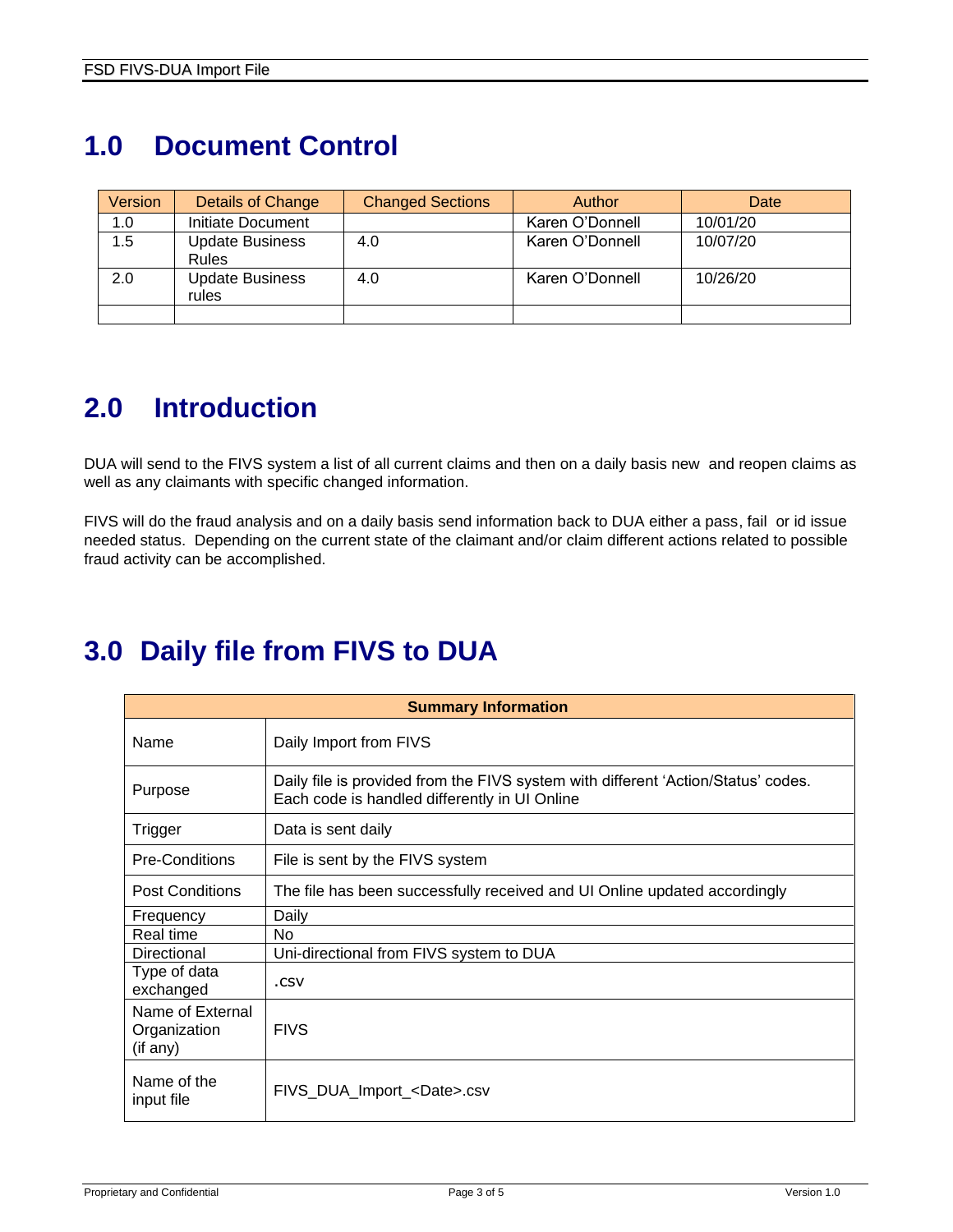Method of Transfer and **Security Requirements** 

Secure FTP

#### <span id="page-3-0"></span>**4.0 Business Rules**

| <b>Business Rule</b><br>ID | <b>Business Rules</b>                                                                                                                 |  |  |  |  |
|----------------------------|---------------------------------------------------------------------------------------------------------------------------------------|--|--|--|--|
| 1.0                        | See Section 6 for File Layout from FIVS to DUA                                                                                        |  |  |  |  |
| 2.0                        | File is to be sent daily                                                                                                              |  |  |  |  |
| 3.0                        | If the status on the import file is 'FAIL', then do the following:                                                                    |  |  |  |  |
|                            | Check to see if the claimant has an existing Identity Verification Issue on the                                                       |  |  |  |  |
|                            | claim that was sent by FIVS. If yes, then do the following:<br>Deny the claim - Determine the issue as 'Indefinitely                  |  |  |  |  |
|                            | Ineligible' (Rational code ID03), unless Fact Finding has                                                                             |  |  |  |  |
|                            | been returned                                                                                                                         |  |  |  |  |
|                            | Send a Denial Letter<br>٠                                                                                                             |  |  |  |  |
|                            | If there is not an existing Identity Verification issue for the claim then<br>$\circ$<br>do the following:                            |  |  |  |  |
|                            | Create an issue with the following Type:<br>Ξ                                                                                         |  |  |  |  |
|                            | Issue type - Identity                                                                                                                 |  |  |  |  |
|                            | Sub type- Identity                                                                                                                    |  |  |  |  |
|                            | Source code - Cross match General Information                                                                                         |  |  |  |  |
|                            | Use the BYB date as the Issue Start Date                                                                                              |  |  |  |  |
|                            | Adjudicator: FIVS FAIL                                                                                                                |  |  |  |  |
|                            | Set the Hold Payment Indicator to 'YES'                                                                                               |  |  |  |  |
|                            | Suppress the Fact Finding                                                                                                             |  |  |  |  |
|                            | Determine the issue as 'Indefinitely Ineligible'<br>$\bullet$                                                                         |  |  |  |  |
|                            | (Rational code: ID03)                                                                                                                 |  |  |  |  |
|                            | Deny the claim                                                                                                                        |  |  |  |  |
| 4.0                        | Send a Denial Letter<br>If the status on the import file is 'PASS', then do the following:                                            |  |  |  |  |
|                            | If the claim and/or claimant has been locked, then ignore the record<br>$\bullet$                                                     |  |  |  |  |
|                            | If there are other current issues associated with the claim/claimant that are<br>$\bullet$                                            |  |  |  |  |
|                            | currently holding payment, then ignore the record                                                                                     |  |  |  |  |
|                            | If there is no current Identity Verification issue associated with the<br>$\bullet$                                                   |  |  |  |  |
|                            | claim/claimant, remove the Payment Hold (see FIVS Export FSD)                                                                         |  |  |  |  |
|                            | If there is a current (pending) Identity Verification issue associated with the                                                       |  |  |  |  |
|                            | claim, then put a note on the event log and a note on the issue ("FIVS<br>Issue"). Staff can then adjudicate the issue appropriately. |  |  |  |  |